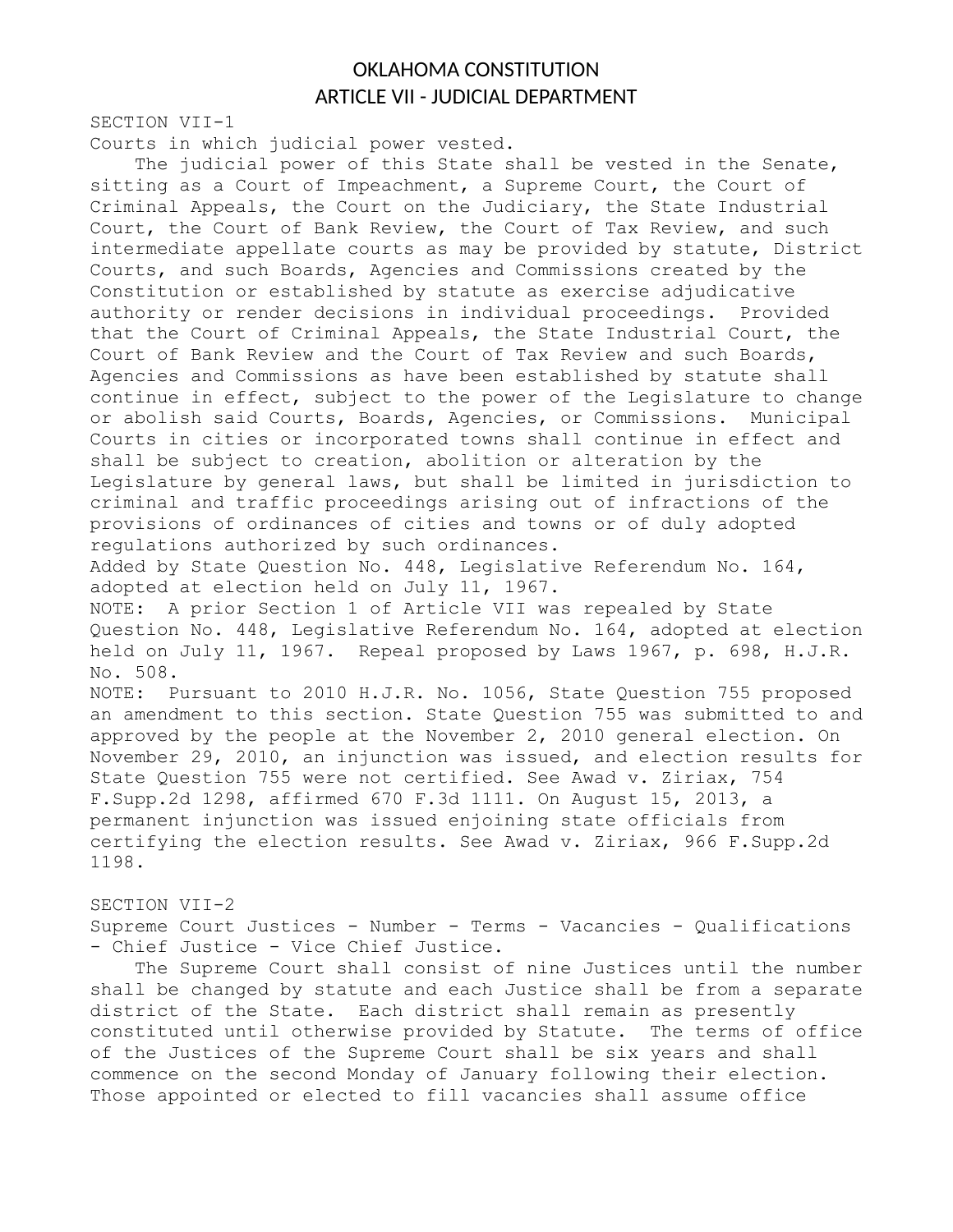immediately upon qualifying for the office. Each Justice, at the time of his election or appointment, shall have attained the age of thirty years, shall have been a qualified elector in the district for at least one year immediately prior to the date of filing or appointment, and shall have been a licensed practicing attorney or judge of a court of record, or both, in Oklahoma for five years preceding his election or appointment and shall continue to be a duly licensed attorney while in office to be eligible to hold the office. The Justices shall choose from among their members a Chief Justice and a Vice Chief Justice. Added by State Question No. 448, Legislative Referendum No. 164, adopted at election held on July 11, 1967. NOTE: A prior Section 2 of Article VII was repealed by State Question No. 448, Legislative Referendum No. 164, adopted at election

held on July 11, 1967. Repeal proposed by Laws 1967, p. 698, H.J.R. No. 508.

#### SECTION VII-3

Election of Justices and Judges - Vacancies.

From each of the Supreme Court districts and Court of Criminal Appeals districts, the voters thereof shall elect a Justice of the Supreme Court and a Judge of the Court of Criminal Appeals at a nonpartisan election, in a manner provided by statute. In the event intermediate appellate courts are created, the judges thereof shall be elected at a non-partisan election, in a manner provided by statute. In the event of a vacancy the Governor shall, by appointment from said district, fill such vacancy until the next election for State Officers, and at such election the vacancy for the unexpired term shall be filled by a non-partisan election in a manner provided by statute. Added by State Question No. 448, Legislative Referendum No. 164, adopted at election held on July 11, 1967.

NOTE: A prior Section 3 of Article VII was repealed by State Question No. 448, Legislative Referendum No. 164, adopted at election held on July 11, 1967. Repeal proposed by Laws 1967, p. 698, H.J.R. No. 508.

# SECTION VII-4

Jurisdiction of Supreme Court - Writs.

The appellate jurisdiction of the Supreme Court shall be coextensive with the State and shall extend to all cases at law and in equity; except that the Court of Criminal Appeals shall have exclusive appellate jurisdiction in criminal cases until otherwise provided by statute and in the event there is any conflict as to jurisdiction, the Supreme Court shall determine which court has jurisdiction and such determination shall be final. The original jurisdiction of the Supreme Court shall extend to a general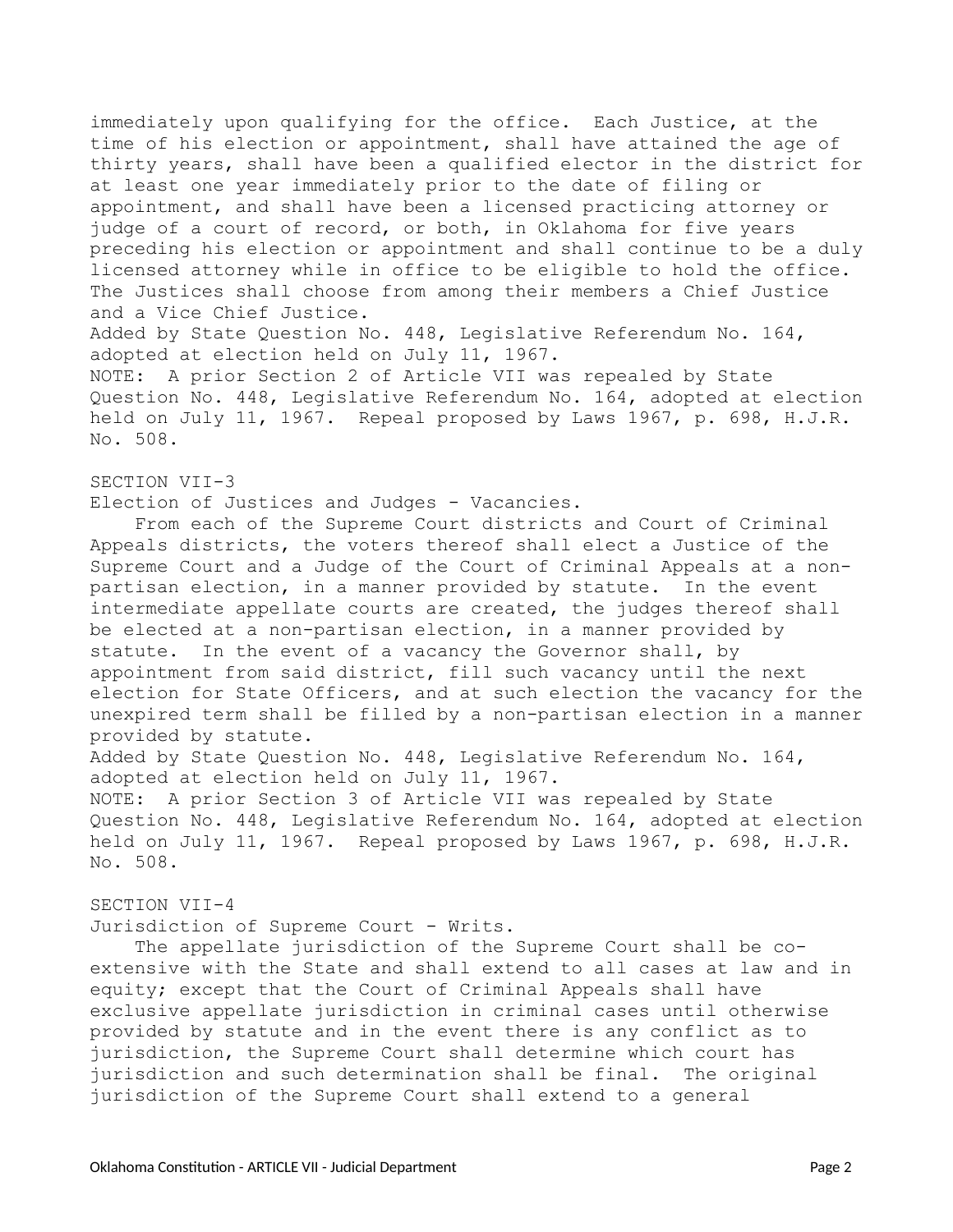superintending control over all inferior courts and all Agencies, Commissions and Boards created by law. The Supreme Court, Court of Criminal Appeals, in criminal matters and all other appellate courts shall have power to issue, hear and determine writs of habeas corpus, mandamus, quo warranto, certiorari, prohibition and such other remedial writs as may be provided by law and may exercise such other and further jurisdiction as may be conferred by statute. Each of the Justices or Judges shall have power to issue writs of habeas corpus to any part of the State upon petition by or on behalf of any person held in actual custody and make such writs returnable before himself, or before the Supreme Court, other Appellate Courts, or before any District Court, or judge thereof in the State. The appellate and the original jurisdiction of the Supreme Court and all other appellate courts shall be invoked in the manner provided by law. Added by State Question No. 448, Legislative Referendum No. 164, adopted at election held on July 11, 1967. NOTE: A prior Section 4 of Article VII was repealed by State Question No. 448, Legislative Referendum No. 164, adopted at election held on July 11, 1967. Repeal proposed by Laws 1967, p. 698, H.J.R. No. 508.

SECTION VII-5 Sessions - Quorum - Intermediate appellate courts - Form of decisions - Clerk of Supreme Court.

The sessions of the Supreme Court shall be held at the seat of government, and the sessions and duration thereof shall be fixed by rule of said Court. A majority of the members of the Supreme Court shall constitute a quorum and the concurrence of the majority of said Court shall be necessary to decide any question. The jurisdiction, powers, duties and procedures of intermediate appellate courts shall be as provided by rules of the Supreme Court until otherwise provided by statute. In the event of the creation of intermediate appellate courts, all appeals shall be made to the Supreme Court, which may, by rule, determine the method of assignment to, and recall from, the intermediate appellate courts until otherwise provided by statute. When the intermediate appellate courts acquire jurisdiction in any cause and make final disposition of same, such disposition shall be final and there shall be no further right of appeal except for issuance of a writ of certiorari ordered by a majority of the Supreme Court which may affirm, modify or make such other changes in said decision as it deems proper. The Supreme Court and intermediate appellate court decisions shall be in such form as the Supreme Court shall specify by rule and the Court of Criminal Appeals decisions shall be in such form as it shall specify by rule, until otherwise provided by statute. The Supreme Court shall appoint a Clerk of the Supreme Court, who shall serve at the pleasure of the Supreme Court and who shall perform the duties prescribed by law and rules of the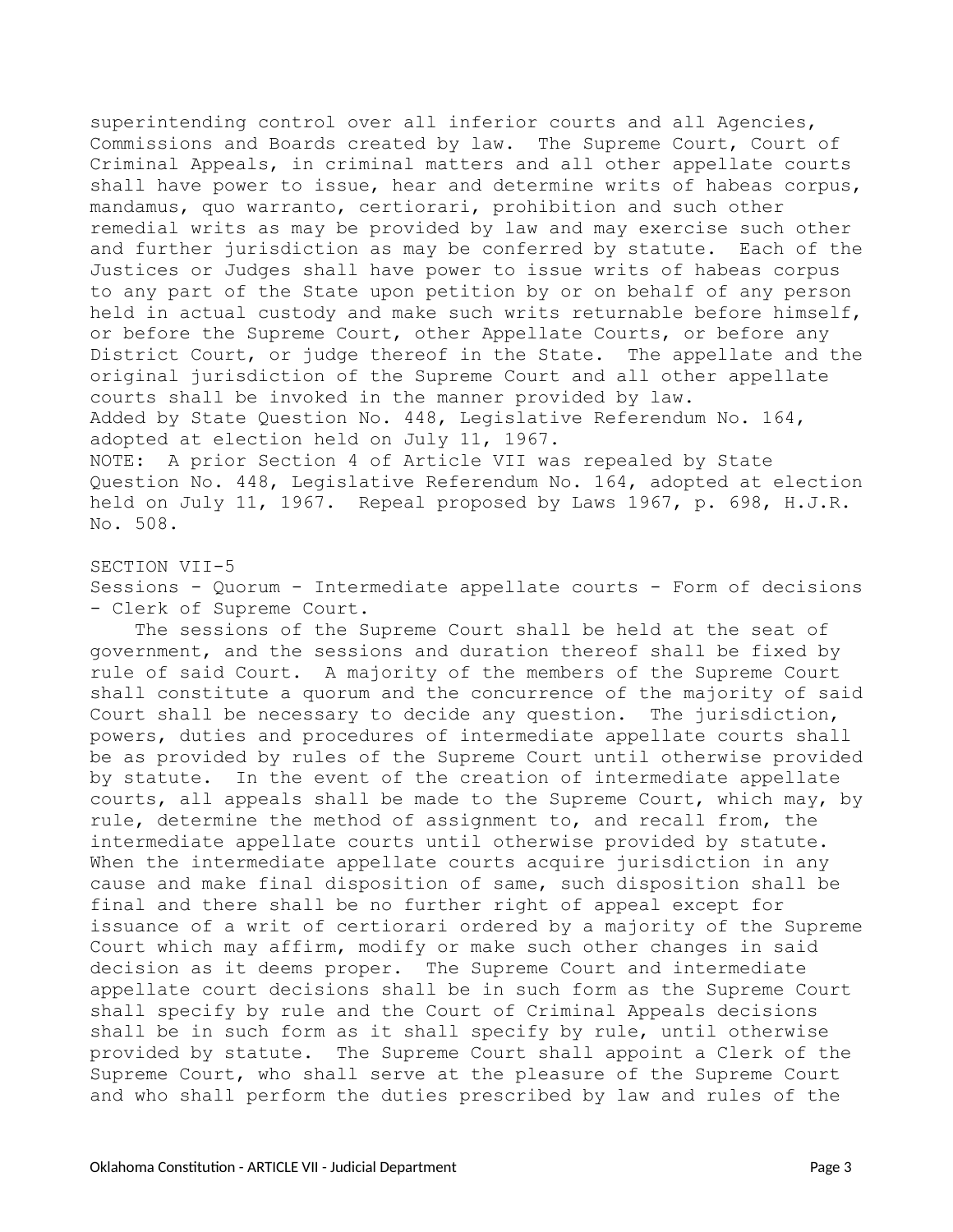Supreme Court. The Clerk of the Supreme Court in office on the effective date of this Article shall continue in office for the duration of his elective term. Added by State Question No. 448, Legislative Referendum No. 164, adopted at election held on July 11, 1967. NOTE: A prior Section 5 of Article VII was repealed by State Question No. 448, Legislative Referendum No. 164, adopted at election held on July 11, 1967. Repeal proposed by Laws 1967, p. 698, H.J.R. No. 508.

## SECTION VII-6

Administrative authority - Director and staff.

Except with reference to the Senate sitting as a Court of Impeachment and the Court on the Judiciary, general administrative authority over all courts in this State, including the temporary assignment of any judge to a court other than that for which he was selected, is hereby vested in the Supreme Court and shall be exercised by the Chief Justice in accordance with its rules. The Supreme Court shall appoint an administrative director and staff, who shall serve at its pleasure to assist the Chief Justice in his administrative duties and to assist the Court on the Judiciary. Added by State Question No. 448, Legislative Referendum No. 164, adopted at election held on July 11, 1967. NOTE: A prior Section 6 of Article VII was repealed by State Question No. 448, Legislative Referendum No. 164, adopted at election held on July 11, 1967. Repeal proposed by Laws 1967, p. 698, H.J.R. No. 508.

#### SECTION VII-7

District Courts - Jurisdiction - Courts abolished - Transfer of jurisdiction, files etc.

(a) The State shall be divided by the Legislature into judicial districts, each consisting of an entire county or of contiguous counties. There shall be one District Court for each judicial district, which shall have such number of District Judges, Associate District Judges and Special Judges as may be prescribed by statute. The District Court shall have unlimited original jurisdiction of all justiciable matters, except as otherwise provided in this Article, and such powers of review of administrative action as may be provided by statute. Existing electing districts for all who are or who become District Judges and Associate District Judges under the terms of this Article shall remain as they are constituted for the offices formerly held by such persons on the effective date of this Article, until changed by statute. The Legislature may at any time delegate authority to the Supreme Court to designate by court rule the division of the State into districts and the number of judges.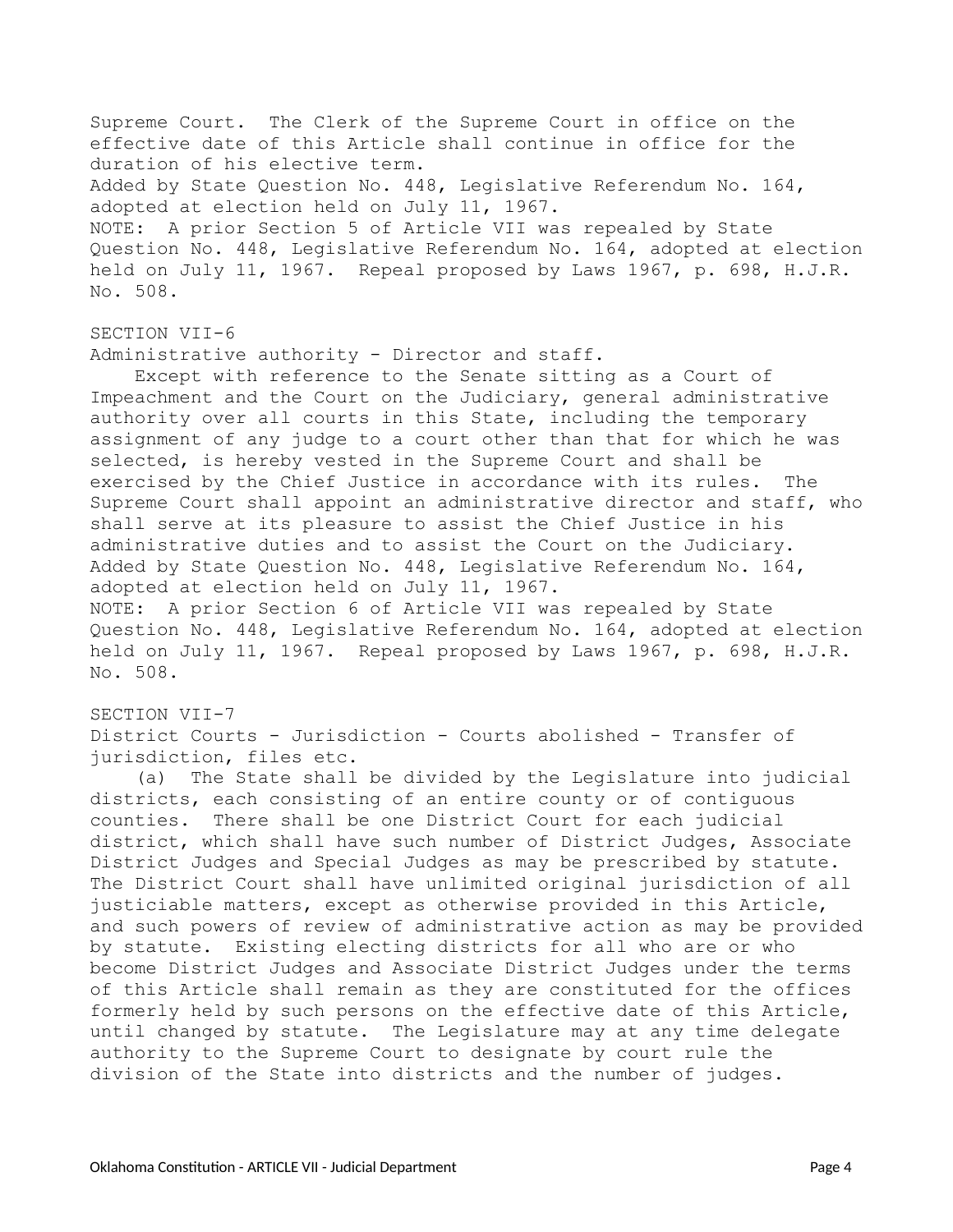(b) All Courts in the State of Oklahoma, except those specifically provided for in this Article, are hereby abolished at midnight on the day preceding the effective date of this Article and their jurisdiction, functions, powers and duties are transferred to the respective District Courts, and, until otherwise provided by statute, all non-judicial functions vested in such courts are transferred to the District Courts and Judges thereof. No person shall file a declaration of candidacy for any such court abolished herein on or after July 1, 1968.

(c) Each court into which jurisdiction of other courts is transferred shall succeed to and assume jurisdiction of all causes, matters and proceedings then pending, with full power and authority to dispose of them and to carry into execution or otherwise to give effect to all orders, judgments and decrees theretofore entered by the predecessor courts.

(d) The files, books, papers, records, documents, monies, securities and other property in the possession, custody, or control of the court hereby abolished, or in the possession, custody or control of any officer thereof, are transferred to the District Court; and thereafter all proceedings in all court shall be matters of record.

(e) In the event a transfer or transition has not been provided for by law, the Supreme Court shall by rule provide for the orderly transfer or transition.

Added by State Question No. 448, Legislative Referendum No. 164, adopted at election held on July 11, 1967.

NOTE: A prior Section 7 of Article VII was repealed by State Question No. 448, Legislative Referendum No. 164, adopted at election held on July 11, 1967. Repeal proposed by Laws 1967, p. 698, H.J.R. No. 508.

SECTION VII-8

Classes of District Court Judges - Selection - Terms - Jurisdiction - Qualifications.

(a) The Judges of the District Court shall be District Judges, Associate District Judges, and Special Judges. Each District Judge, each Associate District Judge, and each Special Judge shall be selected according to the provisions of this Article.

(b) Superior Court Judges shall become District Court Judges on the effective date of this Article.

(c) Common Pleas, County, Children's and Juvenile Court Judges shall become Associate District Judges in the following manner: Those Judges whose terms expire after the effective date of this Article shall become Associate District Judges on the effective date of this Article. Those Judges whose terms expire on or before the effective date of this Article, shall be subject to selection, in a manner provided by law, as Associate District Judges for a term expiring the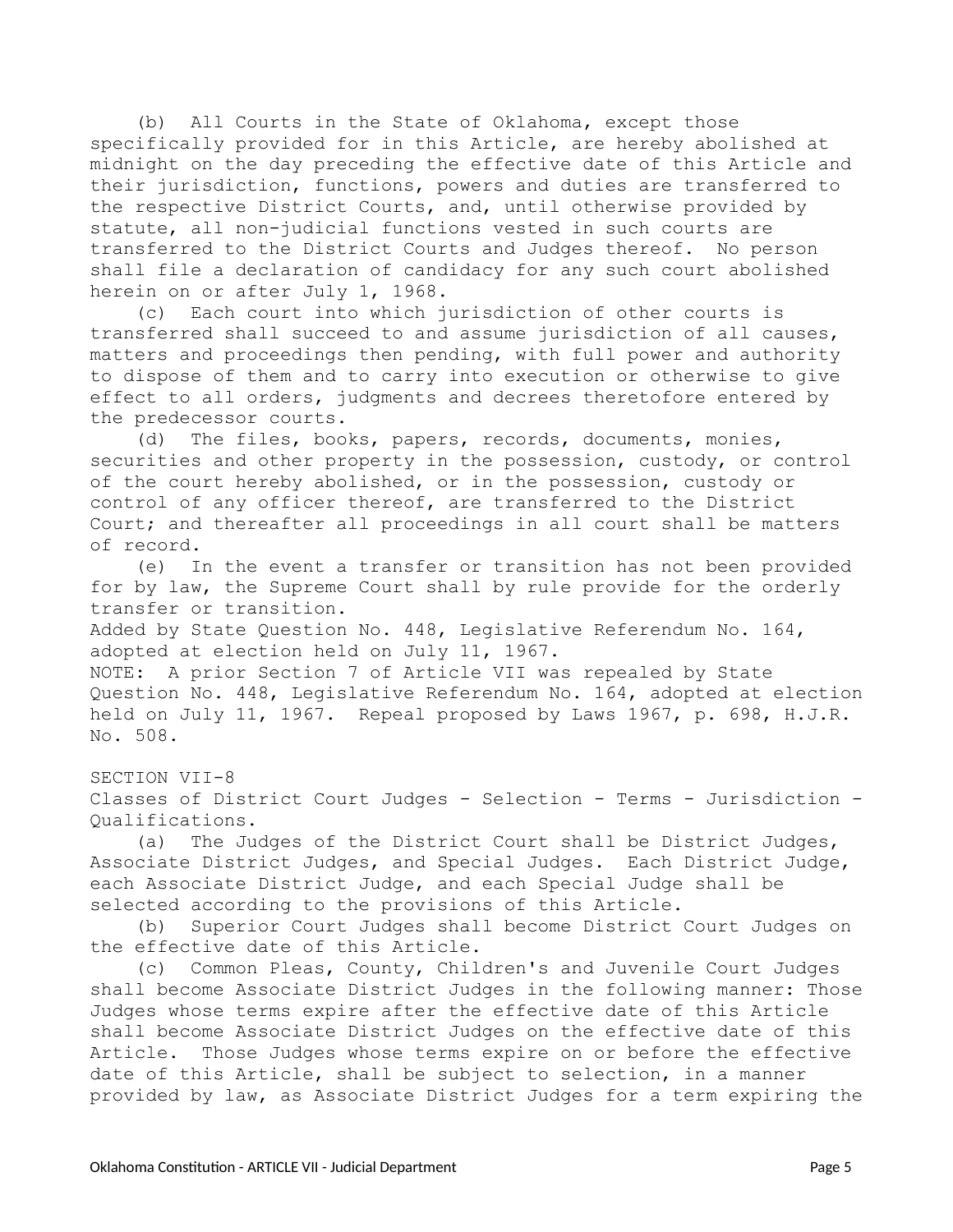day preceding the second Monday in January, 1971, and the selectees shall become Associate District Judges on the effective date of this Article.

(d) There shall be at least one Associate District Judge for each County in the State. The number of District Judges, including Superior Court Judges who become District Judges, and Associate District Judges shall continue at the number held over under this Article until changed by statute. The District Judges and Associate District Judges shall exercise all jurisdiction in the District Court except as otherwise provided by law. The District Courts, or any Judges thereof, shall have the power to issue any writs, remedial or otherwise necessary or proper to carry into effect their orders, judgments, or decrees.

(e) The appointment of any Judge to any Court abolished by this Article made after its adoption shall be for a period ending on the day preceding the effective day of this Article.

(f) The terms of District Judges and Associate District Judges shall be for four years commencing on the second Monday of January in 1971 and vacancies shall be filled in the manner provided by law.

(g) Each District Judge shall have had prior to election or appointment, a minimum of four years' experience as a licensed practicing attorney, or as a judge of a court of record, or both, within the State of Oklahoma; shall be a qualified elector of the respective district; and shall have such additional qualifications as may be prescribed by statute. Each Associate District Judge shall be an attorney licensed to practice in the State of Oklahoma and an elector in the County at the time of filing; and they shall have such additional qualifications as prescribed by statute. Both District Judges and Associate District Judges shall continue to be licensed attorneys while in office.

(h) The District Judges in each judicial administrative district shall appoint special judges to serve at their pleasure. The District Judges may appoint a nonlawyer as a special judge if no qualified licensed attorney is available. The jurisdiction of Special Judges shall be limited as may be prescribed by statute. The formula used for the number of special judges to be allowed to each judicial administrative district shall be set by the Legislature. All judges of special sessions courts shall become Special Judges for the remainder of their terms.

(i) District Judges, Associate District Judges and Special Judges may hold court anywhere in this State authorized by rule of the Supreme Court.

Added by State Question No. 448, Legislative Referendum No. 164, adopted at election held on July 11, 1967.

NOTE: A prior Section 8 of Article VII was repealed by State Question No. 448, Legislative Referendum No. 164, adopted at election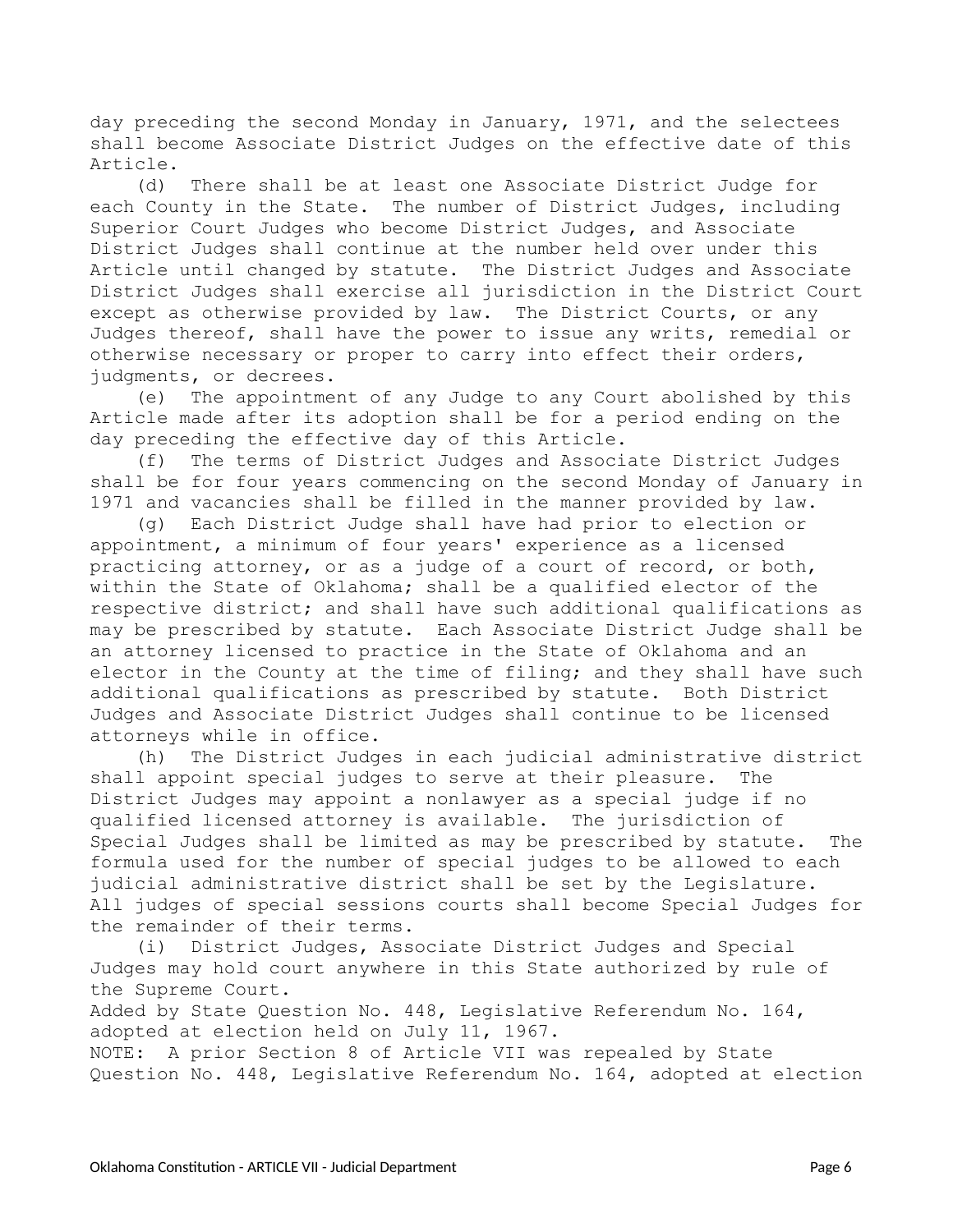held on July 11, 1967. Repeal proposed by Laws 1967, p. 698, H.J.R. No. 508.

SECTION VII-9 Election of District Judges and Associate District Judges. District Judges and Associate District Judges shall be elected by the voters of the several respective districts or counties at a nonpartisan election in the manner provided by statute. Added by State Question No. 448, Legislative Referendum No. 164, adopted at election held on July 11, 1967. NOTE: A prior Section 9 of Article VII was repealed by State Question No. 448, Legislative Referendum No. 164, adopted at election held on July 11, 1967. Repeal proposed by Laws 1967, p. 698, H.J.R. No. 508.

SECTION VII-10

Judicial Administrative Districts.

(a) The State shall be divided into Judicial Administrative Districts, by statute, each consisting of one or more District Court Judicial Districts.

(b) The District Judges and Associate District Judges in each Judicial Administrative District shall select one of the District Judges to serve at their pleasure as Presiding Judge of such Judicial Administrative District. Subject to the authority of the Supreme Court, the Presiding Judge shall have general administrative authority over the Judicial Administrative District, including authority to provide for divisions, general or specialized, and for appropriate times and places of holding court subject to law. Added by State Question No. 448, Legislative Referendum No. 164, adopted at election held on July 11, 1967. NOTE: A prior Section 10 of Article VII was repealed by State Question No. 448, Legislative Referendum No. 164, adopted at election held on July 11, 1967. Repeal proposed by Laws 1967, p. 698, H.J.R. No. 508.

#### SECTION VII-11

Salaries and expenses - Retirement.

(a) Judges and Supreme Court Justices shall receive for their services salaries provided by statute. The salaries of Judges and Justices shall not be diminished, but may be increased during their respective terms of office. Judicial officers may be paid such actual and necessary expenses as may be provided by statute. All basic salaries and expenses, or any portion thereof, of judges of District Courts shall be paid by the State unless otherwise provided by Statute with such additional salaries as may be provided by statute to be paid by the respective districts or counties.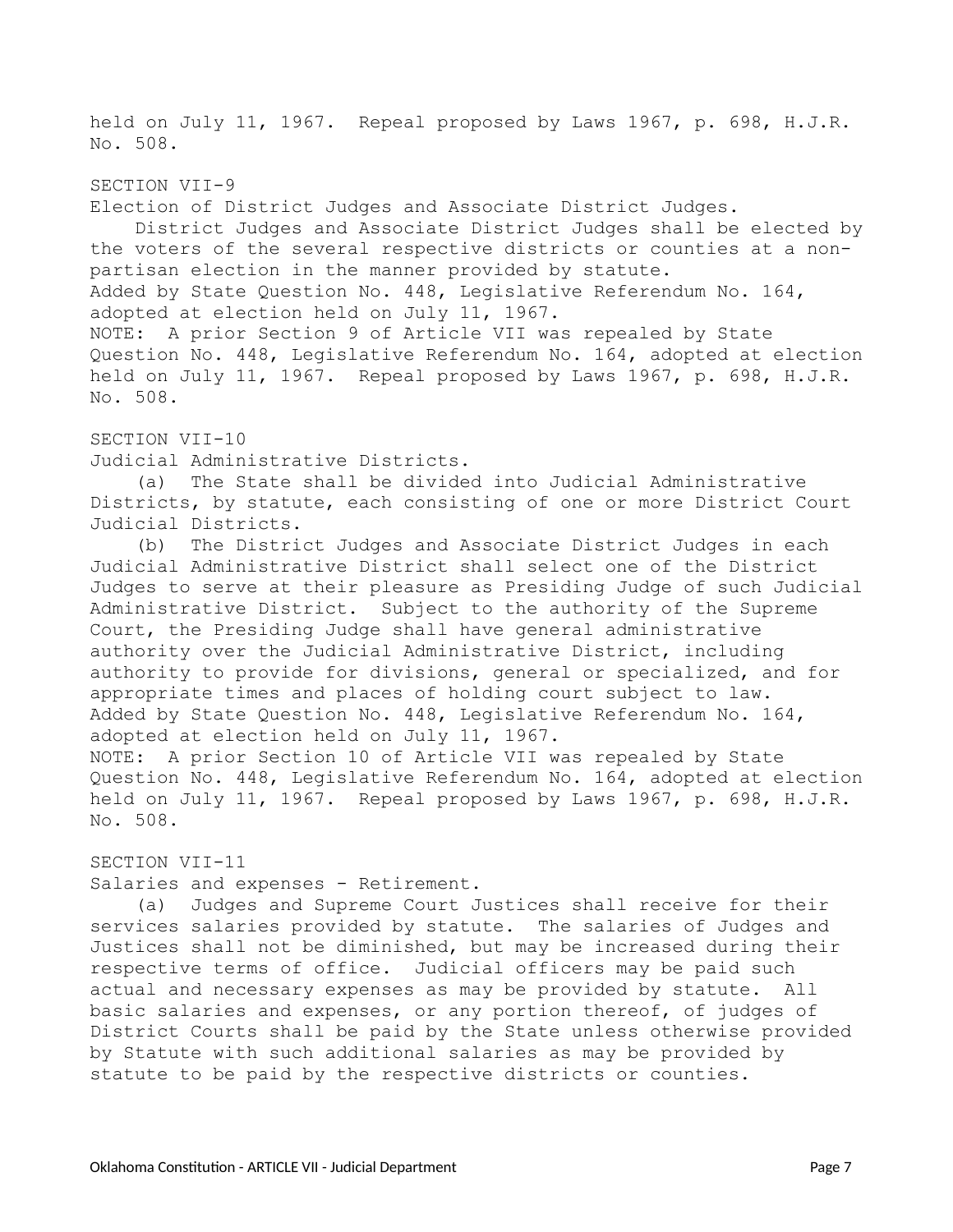(b) No Justices or Judges, except those of Municipal Courts, shall engage in the practice of law nor hold any other office or position of profit under the United States or this State or any municipal corporation or political subdivision of this State, nor shall hold office in any political party. Provided that the Judges of the Court on the Judiciary, the Court of Tax Review and the Court of Bank Review and the Judges of any other such Special Courts may serve in such capacities in addition to their other judicial office. Compensation for service in the National Guard or the armed forces of the United States for such periods of time as may be determined by rules of the Supreme Court shall not be deemed "profit".

(c) Notwithstanding the provisions of this Article relating to terms of office, the Legislature may provide by statute for a maximum age qualification for election or appointment to office and for the retirement of Justices and Judges automatically at a prescribed age or after a certain number of years of service, or both. The compensation, age of retirement and procedure for retirement shall be prescribed by statute. Any retired Justice or Judge may, in the discretion of the Supreme Court, be assigned to Judicial service. The compensation for such service shall be that to which the Justice or Judge is entitled in accordance with benefits as provided by statute.

Added by State Question No. 448, Legislative Referendum No. 164, adopted at election held on July 11, 1967.

NOTE: A prior Section 11 of Article VII was repealed by State Question No. 448, Legislative Referendum No. 164, adopted at election held on July 11, 1967. Repeal proposed by Laws 1967, p. 698, H.J.R. No. 508.

## SECTION VII-12

Continuing provisions.

Except to the extent inconsistent with the provisions of this Article, all provisions of law and rules of court in force on the effective date of this Article shall continue in effect until superseded in a manner authorized by law. Added by State Question No. 448, Legislative Referendum No. 164, adopted at election held on July 11, 1967. NOTE: A prior Section 12 of Article VII was repealed by State Question No. 448, Legislative Referendum No. 164, adopted at election held on July 11, 1967. Repeal proposed by Laws 1967, p. 698, H.J.R. No. 508.

## SECTION VII-13

Savings clause.

In the event the abolition of any court or office hereunder is held by any court of competent jurisdiction to not take effect upon the effective date of this Article, then such court or office shall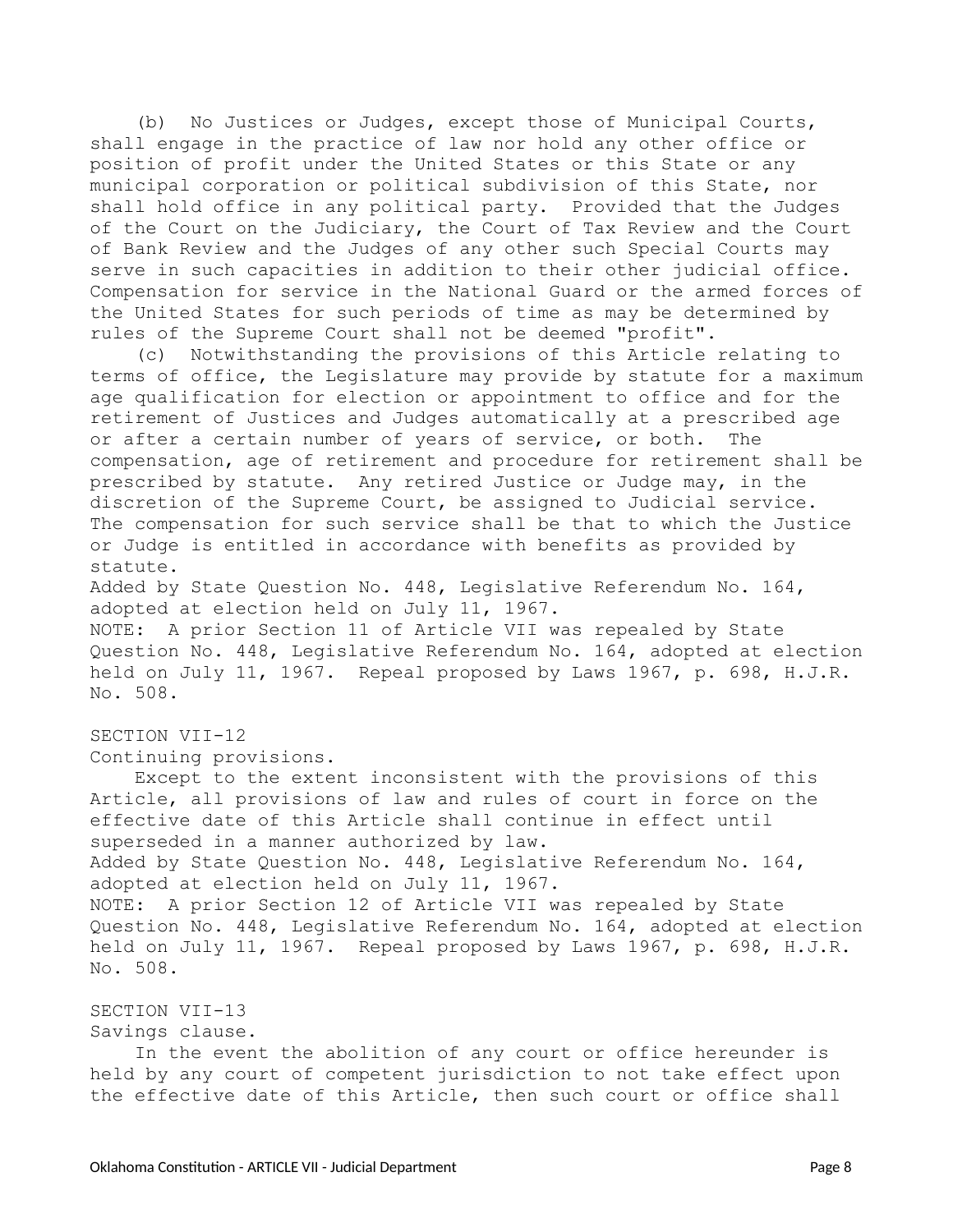be abolished and terminated at the expiration of the term of the officer holding such office with the same provisions applying thereto, as if abolished on the effective date of this Article. Added by State Question No. 448, Legislative Referendum No. 164, adopted at election held on July 11, 1967. NOTE: A prior Section 13 of Article VII was repealed by State Question No. 448, Legislative Referendum No. 164, adopted at election held on July 11, 1967. Repeal proposed by Laws 1967, p. 698, H.J.R. No. 508.

### SECTION VII-14

Effective dates - Implementing acts.

This Judicial Article shall become effective on January 13, 1969; except those provisions expressly authorizing or directing a different date; and except those provisions relating to the Supreme Court, the Court of Criminal Appeals, intermediate appellate courts and the Justices and Judges of such Courts, which shall become effective immediately upon the adoption of this Judicial Article. On or after the first Tuesday after the first Monday in January, 1968, the Legislature shall enact the necessary and appropriate laws to implement and place in operation the provisions of this Article. Added by State Question No. 448, Legislative Referendum No. 164, adopted at election held on July 11, 1967. NOTE: A prior Section 14 of Article VII was repealed by State Question No. 448, Legislative Referendum No. 164, adopted at election held on July 11, 1967. Repeal proposed by Laws 1967, p. 698, H.J.R.

#### SECTION VII-15

No. 508.

Jury trials - Verdicts.

In all jury trials the jury shall return a general verdict, and no law in force nor any law hereafter enacted, shall require the court to direct the jury to make findings of particular questions of fact, but the court may, in its discretion, direct such special findings. Added by State Question No. 448, Legislative Referendum No. 164, adopted at election held on July 11, 1967. NOTE: A prior Section 15 of Article VII was repealed by State Question No. 448, Legislative Referendum No. 164, adopted at election held on July 11, 1967. Repeal proposed by Laws 1967, p. 698, H.J.R. No. 508.

SECTION VII-16 Repealer. Article VII of the Constitution of the State of Oklahoma is hereby repealed.